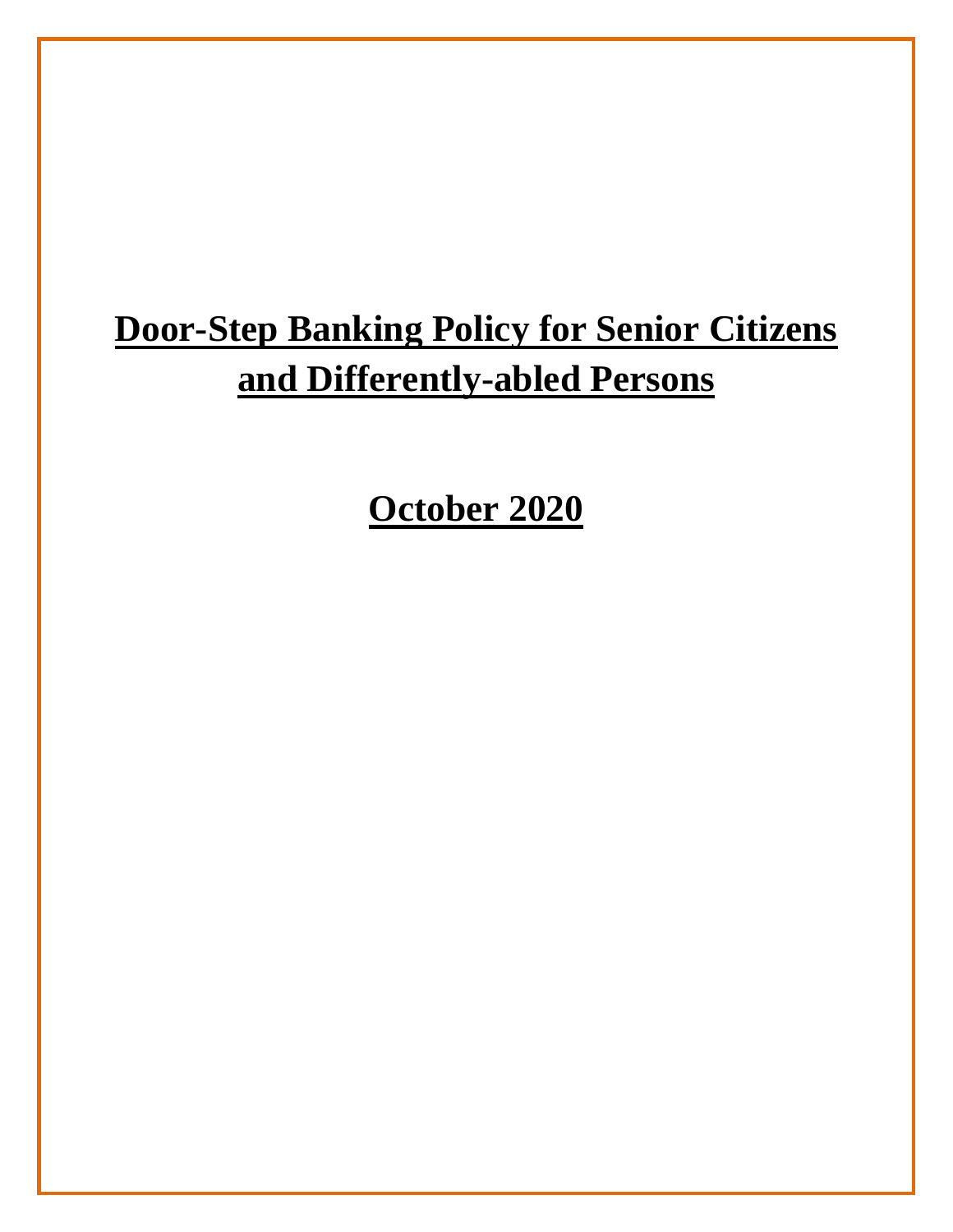# **Table of Contents**

| S.No | <b>Topic</b>                        | Page No. |
|------|-------------------------------------|----------|
|      | Eligibility                         |          |
| 2    | <b>Services Offered</b>             |          |
| 3    | Geographical Scope                  |          |
|      | <b>Transaction Amount</b>           |          |
|      | <b>Service Charge</b>               |          |
| 6    | Registration                        |          |
|      | Procedure for availing the facility |          |
|      | <b>Terms and Conditions</b>         |          |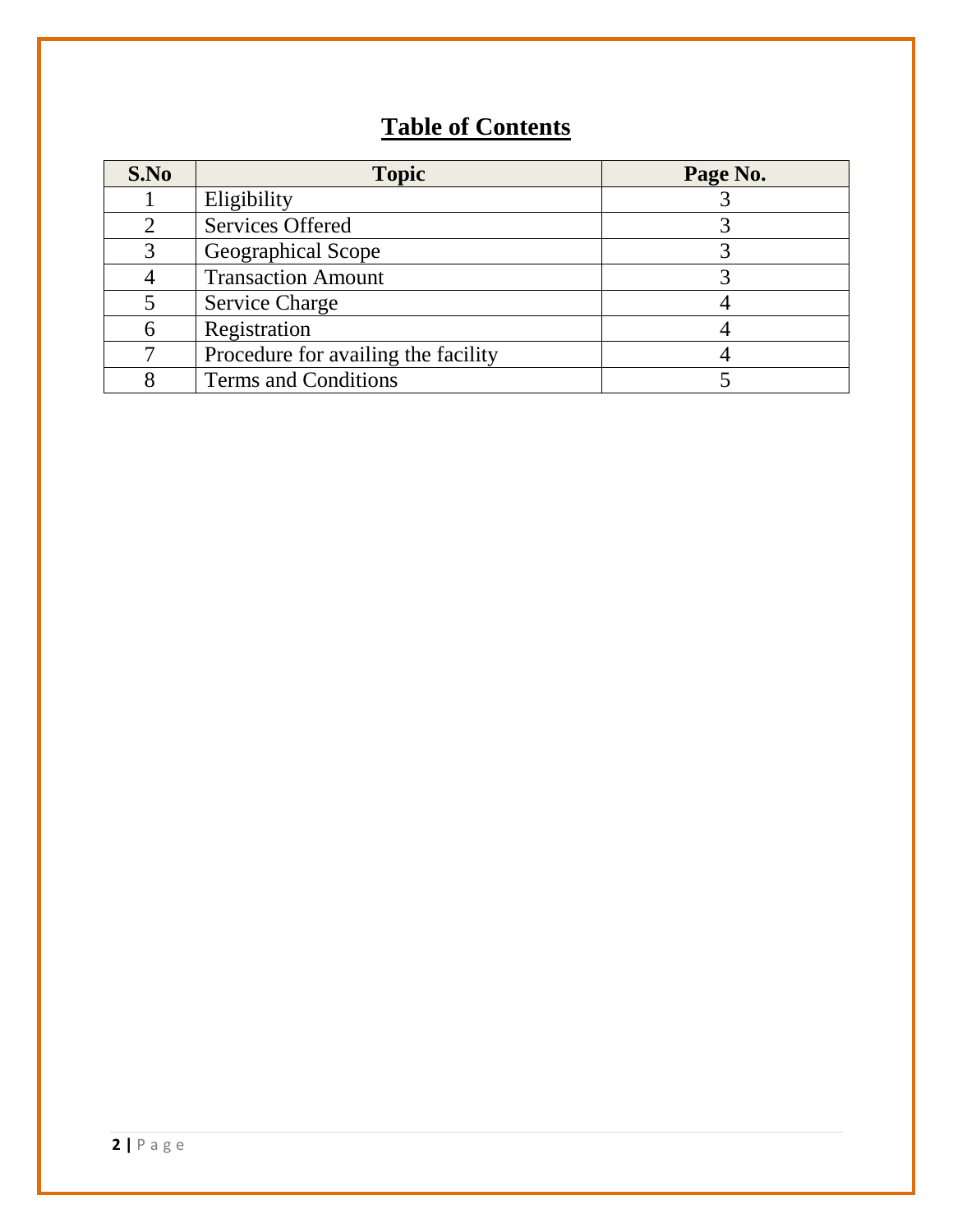# **1. Eligibility**

- Senior Citizens of more than 70 years of age / differently-abled or infirm Persons (Having medically certified chronic illness or disability) including those who are visually impaired.
- The customer should be fully KYC compliant and the Account should be in active status.
- The Customer should necessarily have mobile number / E-Mail Id registered in Bank records.
- The services are available for own account only. Single account holders and Joint Account Holders with Either or Survivor/ Former or Survivor are eligible. Joint Account operated jointly shall not be permitted to avail the services.

# **2. Services Offered**

- Pick up of cash for deposit into an account
- Pick up of cheques for collection, RTGS, NEFT Requests
- Delivery of cash.
- Delivery of Demand Drafts, Term Deposit Receipts and Cheque book.
- Submission of KYC Documents
- Submission of Life Certificates

# **3. Geographical Scope**

The Services shall extended by all branches located at all Centers ( Metro / Urban / Semi-Urban /Rural)

#### **4. Transaction Amount**

- For cash payment & Cash deposit: Minimum-Rs 5000/- & Maximum-Rs 25000/-
- For Cheque deposit or any other services there is no such limit.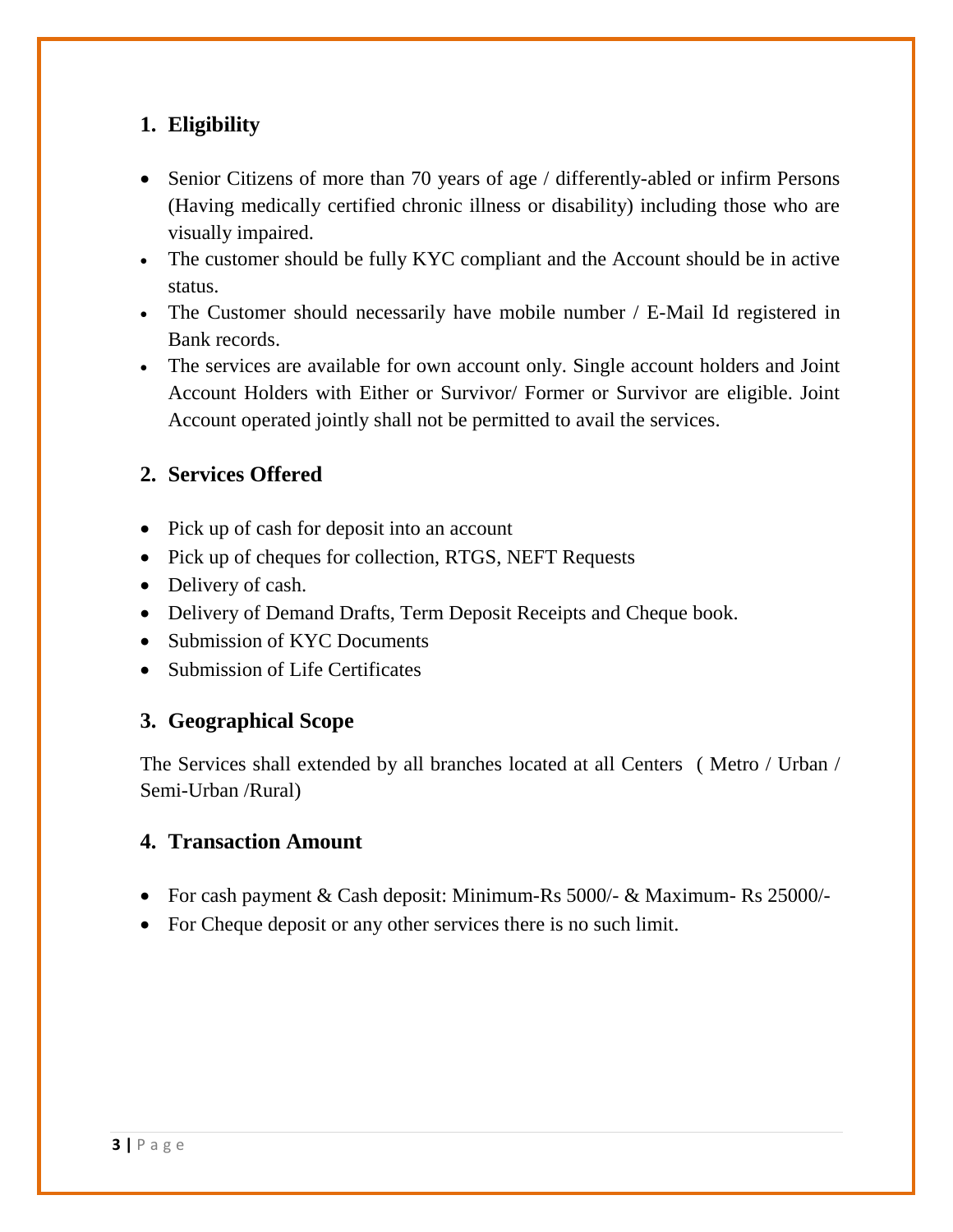#### **5. Service Charge**

| <b>Request</b>                              | <b>Proposed Service</b><br>Charge per visit<br>(Exclusive of GST) |
|---------------------------------------------|-------------------------------------------------------------------|
| Financial                                   | <b>Rs.100</b>                                                     |
| (Pick up of cash, Pick up of cheques, RTGS, |                                                                   |
| <b>NEFT Requests, Delivery of cash)</b>     |                                                                   |
| Non-Financial                               | Rs.50                                                             |
| (Submission of KYC Documents and Life       |                                                                   |
| Certificates)                               |                                                                   |

# **6. Registration for availing the facility**

Customer desirous of availing the Door Step Banking Service shall have to apply for the same at Branch. A specific application containing all terms & conditions including charges for services for Door Step Banking shall be executed by the customer.

Click here for [Registration Form.](https://www.idbibank.in/pdf/apply-now/Door-Step-Application-Form.pdf)

#### **7. Procedure for availing the facility**

- Customer registered for the service will have to make a request to call center/branch for this service from his registered mobile number.
- SMS and E-Mail alert having Doorstep Service ID Number, Date and Time will get generated and sent to customer
- The bank branch, after receipt of the request, will send its official for the service.
- The bank staff shall carry the service ID number and after checking the same with the customer along with Customer's Photo ID, complete the service request.
- Customer also needs to verify Service Id along with identity of the Bank Official through Photo ID when Bank Official visits for providing Doorstep Banking services

#### **8. Terms and Conditions**

 Door-Step Banking will not be default service; the service will be available on request basis only.